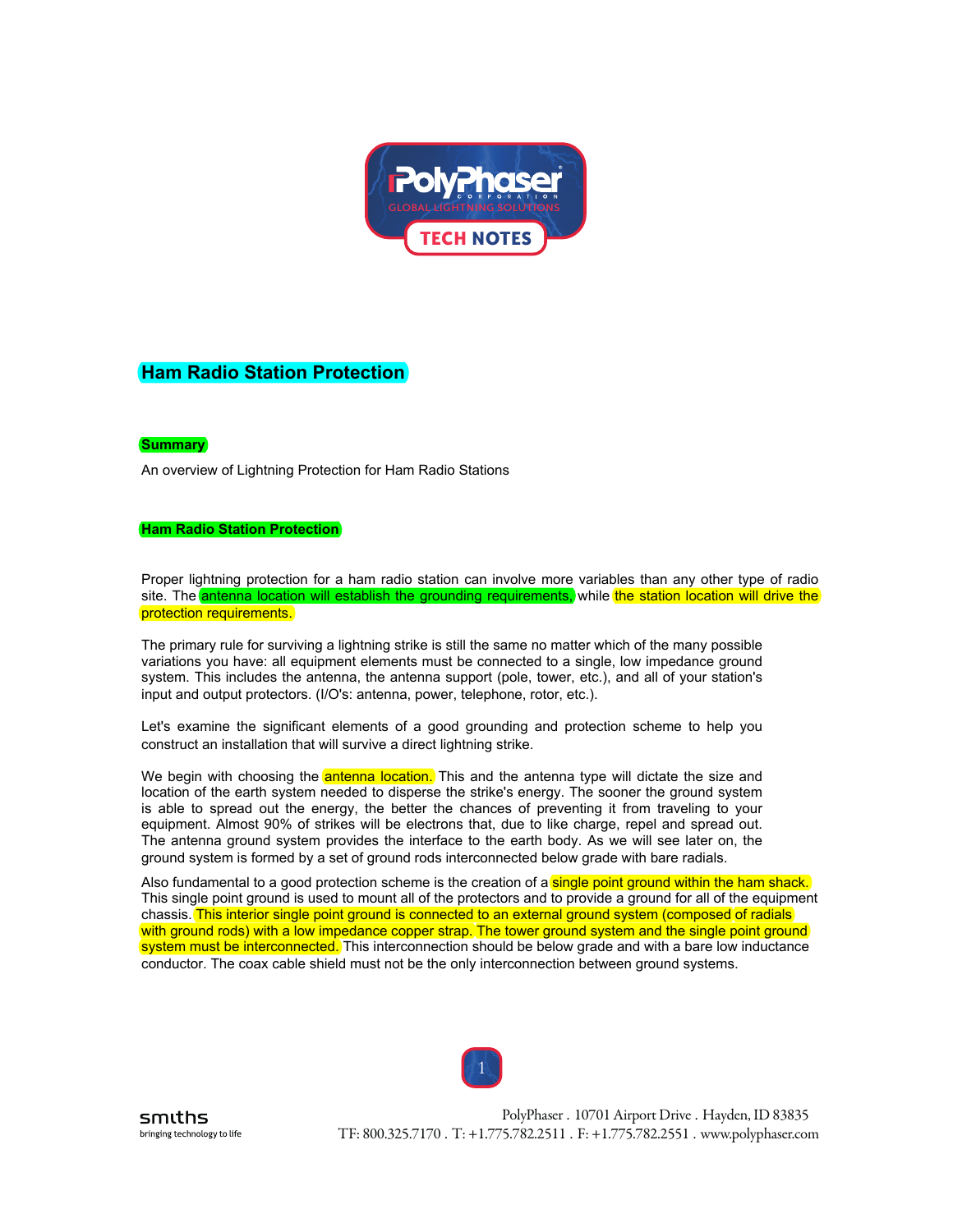

# **Three Techniques**

Every conductor has measurable inductance. Similarly, ground conductors exhibit normal inductance before they go below grade. Once in the ground, the inductance of a bare conductor is shunted by the earth's conductivity.

If the soil at the grounding location is not very conductive, three things can be done to help the situation.

1. Increase the surface area of the conductor, decreasing its normal inductance.

2. "Dope" the soil to increase its conductivity shunting the inductance of the in-ground bare conductors.

3. Install additional bare radial lines with ground rods which will effectively parallel the inductance and reduce the overall system inductance.

In some locations it may be necessary to utilize all three of these techniques for the best results. Let's examine each one.

## **Conductor Surface Area**

The most effective material for a ground system conductor is copper strap.) Copper as a metal is a good electrical conductor, only moderately attacked by ground and air borne acids, and should have a life span measured in years.

Since lightning has a large portion of its energy in the LF range, it will behave like an RF signal. (See "Lightning Overview" and "Coaxial RF Protectors" for a more detailed discussion) That means the energy will be mostly conducted on the skin of the conductor ( $\frac{\delta}{\delta}$ kin effect). Thus, the surge current will only ride on the outermost surface of the conductor. Such currents following a round-member conductor will not make extensive use of its large cross sectional area. With a 1-1/2 inch [38.1 mm] or larger flat strap of at least 26 gauge (0.0159 inches) [0.4 mm], both surfaces will conduct the surge.

#### S**oil Doping**

Water in its purest form is an insulator. Ionic salts when mixed with water make ions. The earth is a conductor because of the number of ionic salts present in the soil. Therefore, conductivity can be improved by adding more ions to the soil.

Soil doping can be done by either adding water or a saline solution to the soil around the grounding system. If the soil already has a sufficient amount of naturally occurring salts, adding water will free the ions and improve conductivity. The more ions (salts) available, the less water that will be needed to reach a given level of conductivity.

If few natural ions are available, salts, such as Epsom salts, can be added to the soil to increase the conductivity. Depending on the amount of rainfall, doping the ground system radials with 4 pounds of salt per linear foot and 20 pounds per rod may last approximately two years.

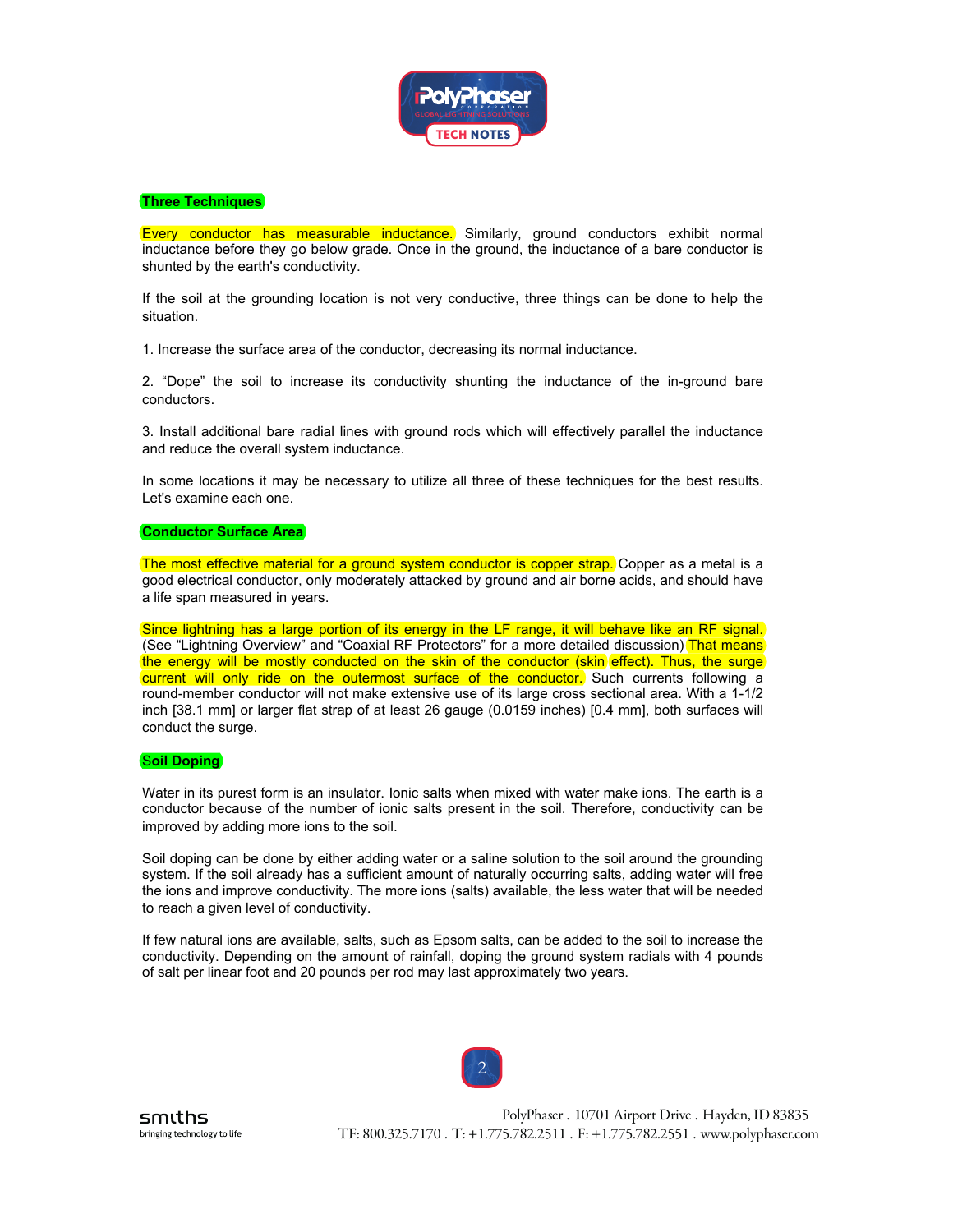

## **Ground Radials**

Radials are the most cost effective grounding technique considering system impedance, material cost, and installation labor. If one radial gives "X" resistance, then two will deliver an equivalent "parallel rule" plus 10%. This rule only holds true when the soil has the same conductivity over the entire radial area. After the first two radials, you will need to double the number of radials each time to continue with the parallel-plus rule.

Radials do have a limit on their effective length. If the surge energy has not been launched into the soil within the first 75 feet [22.86 meters), the inductance of the radial will prevent any further effective prorogation. Therefore, as a general rule, all radials should be at least 50 feet 15.24) meters] long and no longer than 75 feet.

Ground rods should be placed along the entire length of each radial. (The most cost effective) spacing between rods for normal (grassy) soil is two times the length of a rod into the ground. If 8) foot [2.44 meters] rods are used, they should be placed on 16 foot [4.88 meters] centers.

If the soil is not normal (e.g., very dry or sandy), the separation may be reduced in order to minimize the interconnect inductance. It doesn't hurt to have the rods too close, it only costs more in material and labor.

## **Ground Measurement**

Since most soils are stratified, the best way to determine the effectiveness of a ground system is to measure it. The simplest way to determine the sub-layer conductivity is to measure the first ground rod, one foot at a time, as it is hammered into place. This technique can provide a profile of the lower layers relative to the first foot. Most earth resistance meters measure only dc or low frequency ac resistance of the ground system. Although the lightning strike is dc, due to the fast rise time to peak current, there is significant RF energy. Since there is a high frequency component, the inductance (effecting transient response) of the ground system is important. Without using very expensive specialized test methods, the only way to ensure a low impedance ground system is to follow the suggestions given for conductors, doping and radials.

#### **Tower Considerations**

No one should consider using a non-conductive structure for an antenna support. Only conductive towers or metal poles should be used for mounting antennas. If the tower or pole has sliding contacts (crank-up or push-up), the joints should be bonded using short sections of copper strap attached with PolyPhaser TK clamps. Normal self - supported and guyed towers will not need such jumpers.

Guyed towers are better from a lightning protection perspective if the guy anchors are grounded properly. Because the anchors are located away from the tower base, at least some of the strike energy will traverse the inductive guy wire to the ground. The more the strike energy is divided, the less there is to go to your equipment.

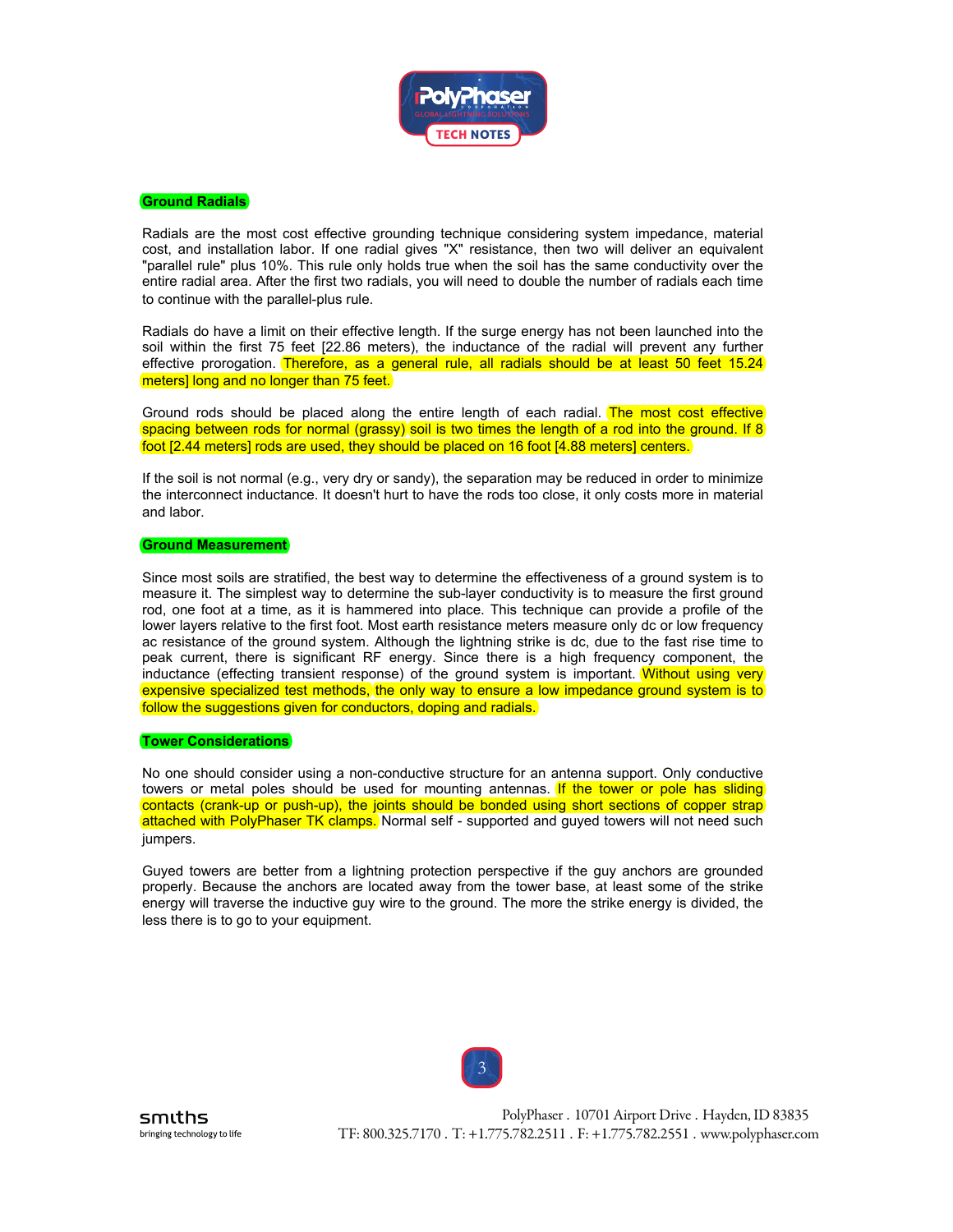

#### **Dissimilar Metals**

Copper should never touch galvanized material directly without proper joint protection. Water shedding from the copper contains ions that will wash away the galvanized (zinc) tower covering. Stainless steel can be used as a buffer material. However, be aware that stainless steel is not a very good conductor. If it is used as a buffer between copper and galvanized metals, the surface area of the contact should be large and the stainless steel should be thin. Joint compound should also be used to cover the connection so water cannot bridge between the dissimilar metals.

#### **Magnetic Energy**

Lightning has a large magnetic field associated with its typical high current pulse. The magnetic field will couple to all nearby conductive materials. There are two ways to minimize the amount of magnetic energy coupling, shield your equipment or place some distance between the equipment and the likely strike location.

A galvanized steel sheet may be used as a shield to attenuate the magnetic field pulse by 10dB.The steel should be at least 30 gauge (0.016 inch) [0.41 mm] and should be connected to the ground system.

Distance is the other means to limit magnetic field coupling. The strength of a magnetic field diminishes at the rate of one over the distance squared. Since a moderately high tower is much more likely to be struck than any other nearby structure, the placement of the tower with respect to your equipment deserves significant consideration. Factors that should be considered are not only the magnetic energy which will radiate from the tower, but also the benefit of the distance in terms of the inductive loss provided by the length of the orthogonally run coax. This added inductance of the coax line will buffer the energy entering your equipment area. In addition, the extra distance will provide a little more time for the tower ground system to dissipate the strike energy and thus have less to share with your equipment.

Both of these factors indicate there should be a reasonable >20 feet [>6 meters] separation between the tower and the operating equipment.. For towers already located closer than this, it may be necessary to utilize some shielding to minimize the magnetically induced energy.

#### **Antenna Location**

A ground mounted vertical antenna is very similar to a ground mounted tower. Both have a low impedance connection to the ground system. However, if the antenna or tower is mounted on a roof, the inductance inherent in the conductors to the ground system will be very significant. So significant, that voltages in the order of several hundred thousands volts could be present during a strike. To reduce the inductance in the ground conductors, increase the surface area / circumference of the conductor (wider copper strap) as well as the number of conductors.

For roof mounted antennas and towers, multiple down conductors can be spread over the roof and brought down to ground in multiple locations. This will require a ground system run completely around the building (a perimeter ground). As an added benefit, this multiple down conductor approach will reduce the mutual coupling between down conductors and provide a low, unsaturated perimeter ground to absorb the conducted surge. The magnetic fields will also be divided and could, in theory, cancel in the middle of the building. This will help minimize magnetic energy coupling into the wiring inside the building.

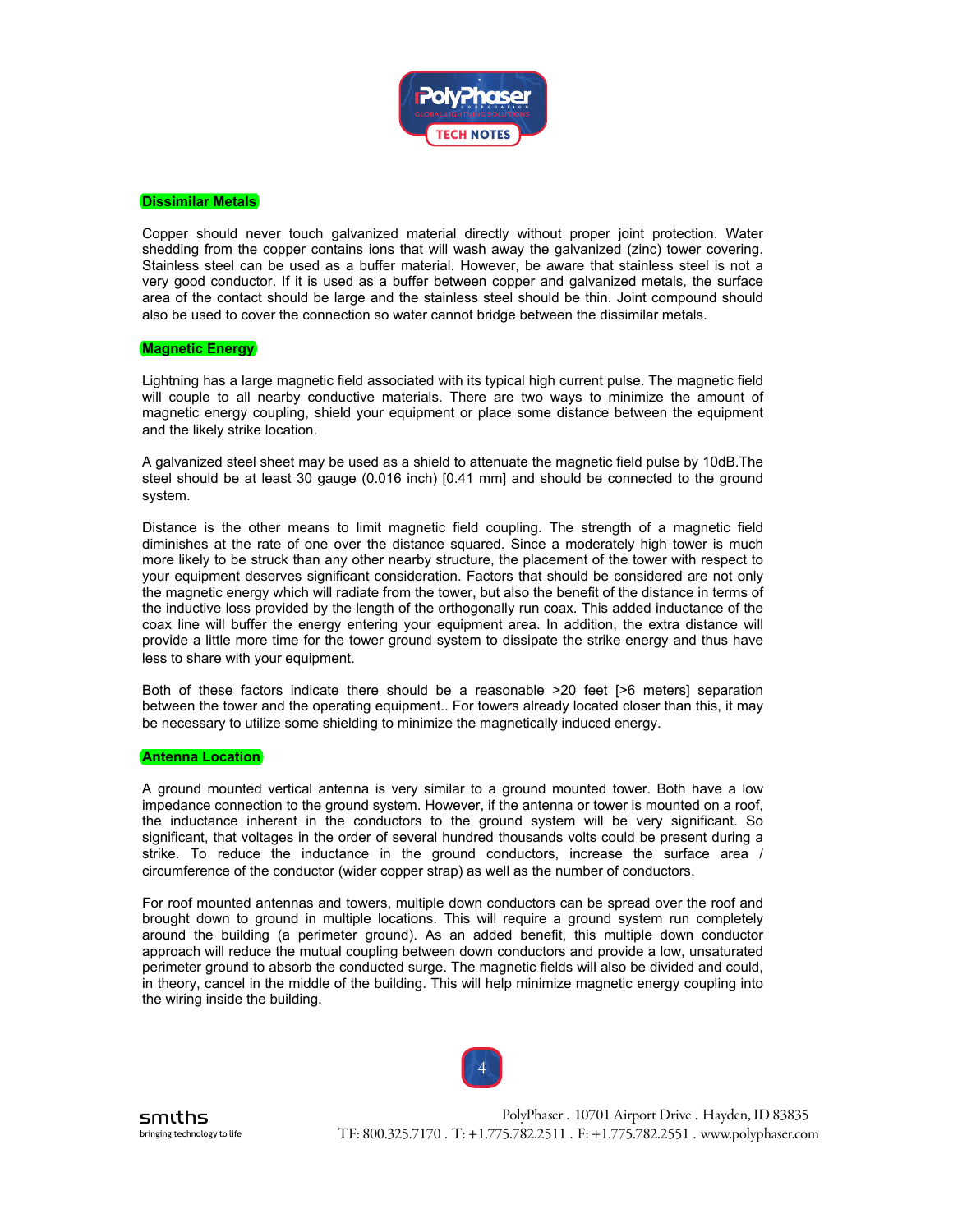

# **Coax Grounding**

Since the tower is a conductor and is well grounded, all of the coax lines should be grounded (using a grounding kit) at the top of the tower close to the antenna and at the base of the tower before they come toward your equipment.

During the strike event, the tower and the coax lines will mutually share the strike energy. If the coax lines are not grounded as they leave the tower or they are completely isolated from the tower, more energy could traverse the coax toward your equipment than is conducted to the ground system by the tower. Such a large inductive voltage drop may cause arching between the coax lines and the tower that could cause deterioration (pin holes in the coax for moisture to enter) or destruction of the coax lines.

Notice the word "bottom" in this section. Since all towers have some inductance, leaving the tower at a point above ground will allow some of the strike current to continue on the coax line (both the center conductor and shield) toward your equipment. Once at the equipment, the current will follow the chassis to the safety ground. This could elevate the equipment cabinets to deadly voltages, deadly for both people and components.

Even though the inductive properties of the coax cable appear to be beneficial, and extra inductance can be created by adding a few turns to the coax*; don't do it*. The added turns can also act like an air wound transformer coupling more energy into the line. Make sure coax lines leaving the tower remain at right angles to the magnetic field surrounding the tower.

#### **Control and Coax Line Protection**

Rotor control lines should be protected using a protector at both the top of the tower where the lines go to the control motor and inside the shack at the single point ground panel.

If it is not practical to protect the lines at the single point ground panel, they may be protected at the bottom of the tower. The protected lines should then be placed within EMT (metal) conduit that is grounded only at the tower-base end. The EMT will act as a faraday shield from the tower's magnetic fields and will minimize the amount of induced energy.

#### **Single Point Ground**

The next step in a good protection scheme is to provide a single point ground, a plate where all of (your equipment I/O protectors can be located.) The panel is best located near the ground to keep the inductance of the ground conductor low. However, if this requires the plate to be far from your equipment and if the magnetic fields of a nearby tower can easily couple into the interconnecting wires and cables, then the panel should be located close to your equipment.

An alternative to the single point ground plate is to use a rack panel. This is recommended only if all of the l/O protectors are mounted on the panel and the ground connection is directly to the panel and not to any other piece of equipment.

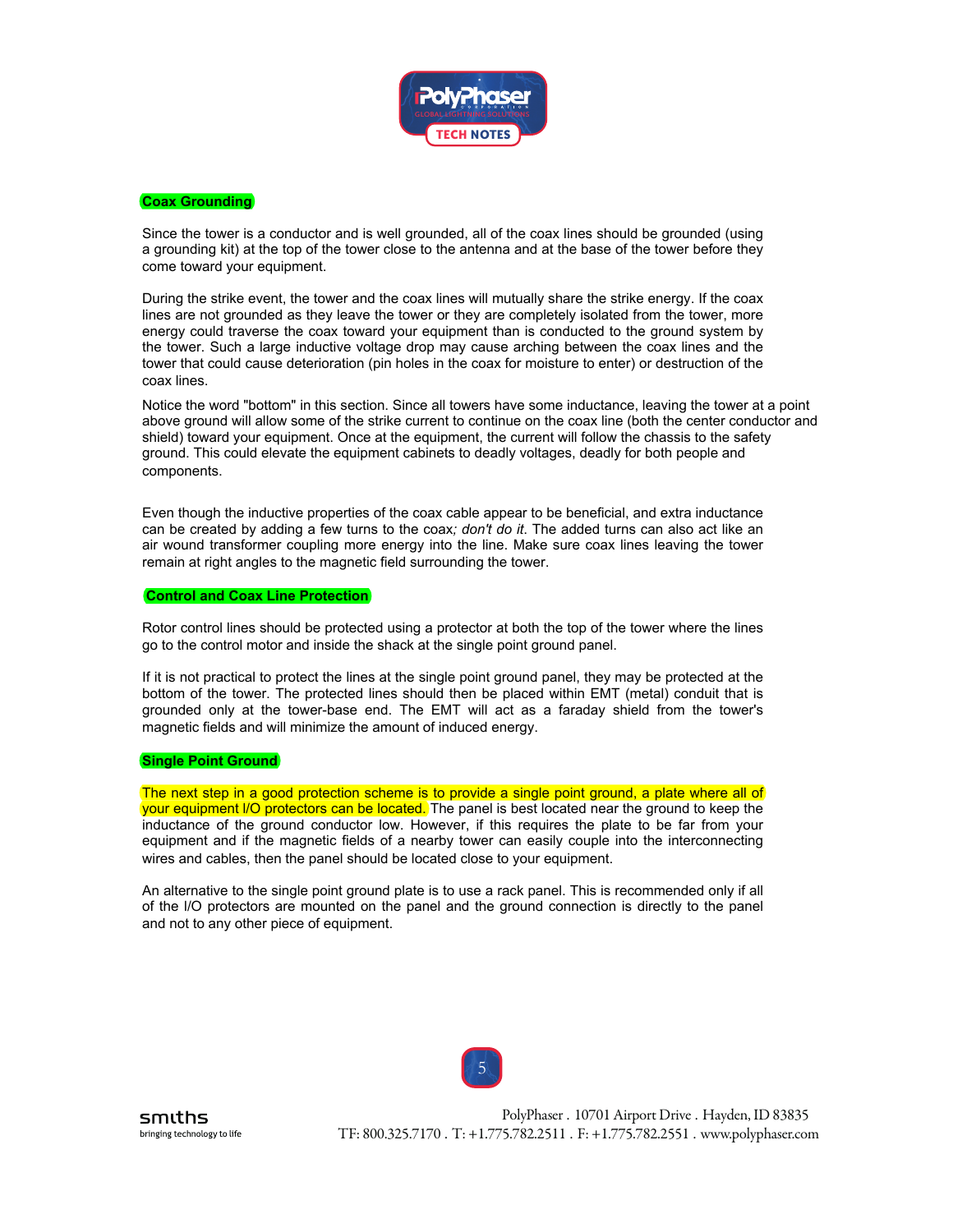

The grounding of the plate or panel is very important. A low impedance path to ground is a necessity and only copper strap should be considered. Each piece of equipment in the equipment room must be bonded to the single point ground panel with a low inductance strap. This will maintain all chassis at the same potential during the strike event and minimize chassis-to-chassis current flow. The power, telephone and coax line protectors on each of the I/O's must be mounted) on the single point plate. This will minimize l/O to-l/O current flow.

Additional protectors may be used to protect the opposite side entrance locations for the power and telephone lines. They will provide added protection for jointly used equipment such as answering machines, appliances and etc. Ideally they should also be grounded and connected by a buried bare conductor to the ground system.

Remember that surge energy can enter your shack in either of two ways: from a strike down the road coming in on the power/telephone lines or from a strike to your tower. In either case, high quality protectors will dump the energy into the ground system. Because of varying propagation times, if the protectors are electrically spread out from each other, they cannot work in unison to keep the voltage levels between the equipment l/O's within a tolerable range for equipment survival.

#### **No Sharp Bends**

Route all ground straps and grounding conductors so they have a gentle bending radius.) Bends sharper than 8-inch [203.2 mm] radius will add unwanted inductance to the desired ground path. Even for conductors buried in the ground, try to prevent sharp bends.

#### **Protectors**

Coax protectors should be units that have dc blocking on the center pin. This serves as a high pass filtering that prevents the lightning's low frequency energy from continuing to your equipment. The strike energy is picked off and diverted into the ground system in a controlled way. The dc blocking ensures the operation of the protector regardless of the input circuitry of the equipment.

Did you know that spark gap protectors with dc continuity will not work on receivers and shunt fed duplexers? The shunt to ground inside a receiver (coil to ground for static draining) prevents the low frequency lightning energy from turning on the dc continuity protector. The coil shunts the energy to ground all right, but it is at the wrong place. If the coil can't handle the energy (half the coax surge energy is on the center pin), the coil will open up and the current will translate to a large open voltage source capable of arcing anywhere within the radio.

Lightning protection can be summed up simply: You have control of the lightning strike energy and not Mother Nature. Once control is lost, all can be lost.

The basement is the best location for the ham shack. It is closest to ground and will have the lowest inductance connection to the grounding system. Because it is below grade, some magnetic shielding may occur. Most basements have concrete floors. Since concrete is a conductor, your equipment must not sit directly on the concrete. Doing so will allow surge energy to enter the shack and find a ground path through your equipment to the floor. Insulate your equipment with material that does not absorb water. Wood is not a good choice. Polypropylene is better than nylon to use as a full footprint sheet insulator. Obviously, you should not be on the concrete floor touching the equipment when a storm is near!

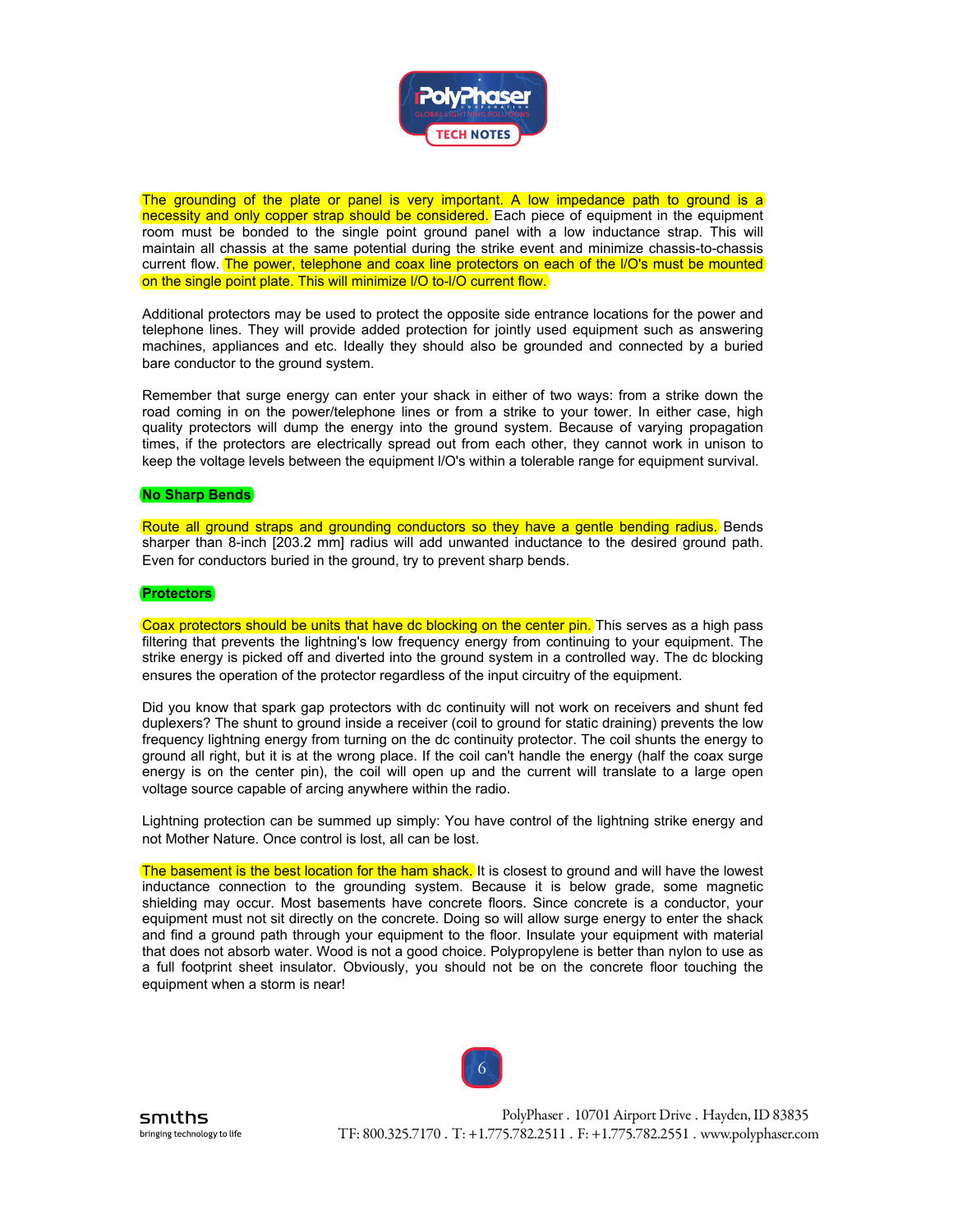

The first floor is the next best location. The magnetic shielding is less than the basement and the inductance to ground is higher than the basement. If your tower is close to the building, the recommended grounding strap, running down the outside wall, may inductively couple some energy from the tower. This is also true for other lines such as coax, tower lights and rotor lines. The longer this parallel run, the more energy will be coupled. Our recommendation is to protect these lines at the tower base then run them in EMT (electrical metal tubing) steel conduit. The conduit should be grounded to the tower base ground point. This will act as a faraday shield for the cables inside. Do not run unprotected lines in the EMT. The protectors must be grounded to each other as well as to the tower ground. The best way to do this is to place the protectors inside a weatherized NEMA type box. Make sure the box is grounded, as well as the inside mounting plate. To do this correctly, remove the paint from the box's outside and inside surfaces at the ground point and use proper joint compounds to weatherize the connections. Stainless hardware may be used. Crimp lugs must be crimped, soldered and weather covered. Solder (60/40) will not hold up to sunlight and ozone without protection. Use a short section of strap to bond between the inside surface of the box and the inside protector mounting plate.

## **High Rise Buildings**

Our definition of a high rise building is different than the upper stories of a house. The antennas on a high rise are not on a ground mounted tower, but are usually attached to the building structure. Therefore, a single point grounding plan is a must for a high rise equipment room. Grounding both the antenna and the single point ground connection in the equipment room is easy for buildings with structural steel frames - just bond to the building steel. Buildings other than steel construction are not as simple. Some high rise buildings have a fire riser with a straight run to the basement where a super charger pump is usually connected. The riser may be used as a ground path if the pump's power is protected and a strap jumper installed to take the strike energy past the pump's gasket on both its input and output ports. If the riser is over 50 feet away, it may not be the best ground path to use. Check for other paths such as existing building lightning rods with down conductors or large electrical conduits. Do not use drain pipes or vent stacks. If none are available, regardless of the path distance, and it is impossible to run a strap down the side of the building, then the antenna just can't be grounded! When an ungrounded antenna is hit by lightning, the energy will traverse the coax line to your single point equipment ground location. This may be many meters from earth and the inductance/ resistance voltage drop will be very large (hundreds of thousands of volts).

The ideal plan is a single point ground with no sneak paths. Sneak paths are loops that allow lightning current to flow into the equipment room. The easiest sneak paths to miss are the safety ground and the concrete floor (discussed above). The safety ground can be fixed by adding a distribution panel and protector at the single point ground location or, for small sites, a plug-in protector grounded on the single point ground panel. All l/O's (input/output) must be protected at this single point. The next thing to measure is distance. During a strike, distance equates to voltage drop to earth, the entire room of equipment will be elevated. The sharp corners of equipment cabinets can breakdown the air, causing current to flow. This will be a very low current unless another path is found by these streamers. Heater vents and electrical conduits that are not grounded to the single point can become such paths. It is a good idea to bond (ground) all conductive objects within 1 meter of any single point earthed equipment in the room.

Tower mounted equipment is similar to the above high rise situation. The l/O's must be protected and the protectors must be located and bonded together. Single point grounding should be easy to do if the equipment is mounted inside a metal enclosure.



smiths bringing technology to life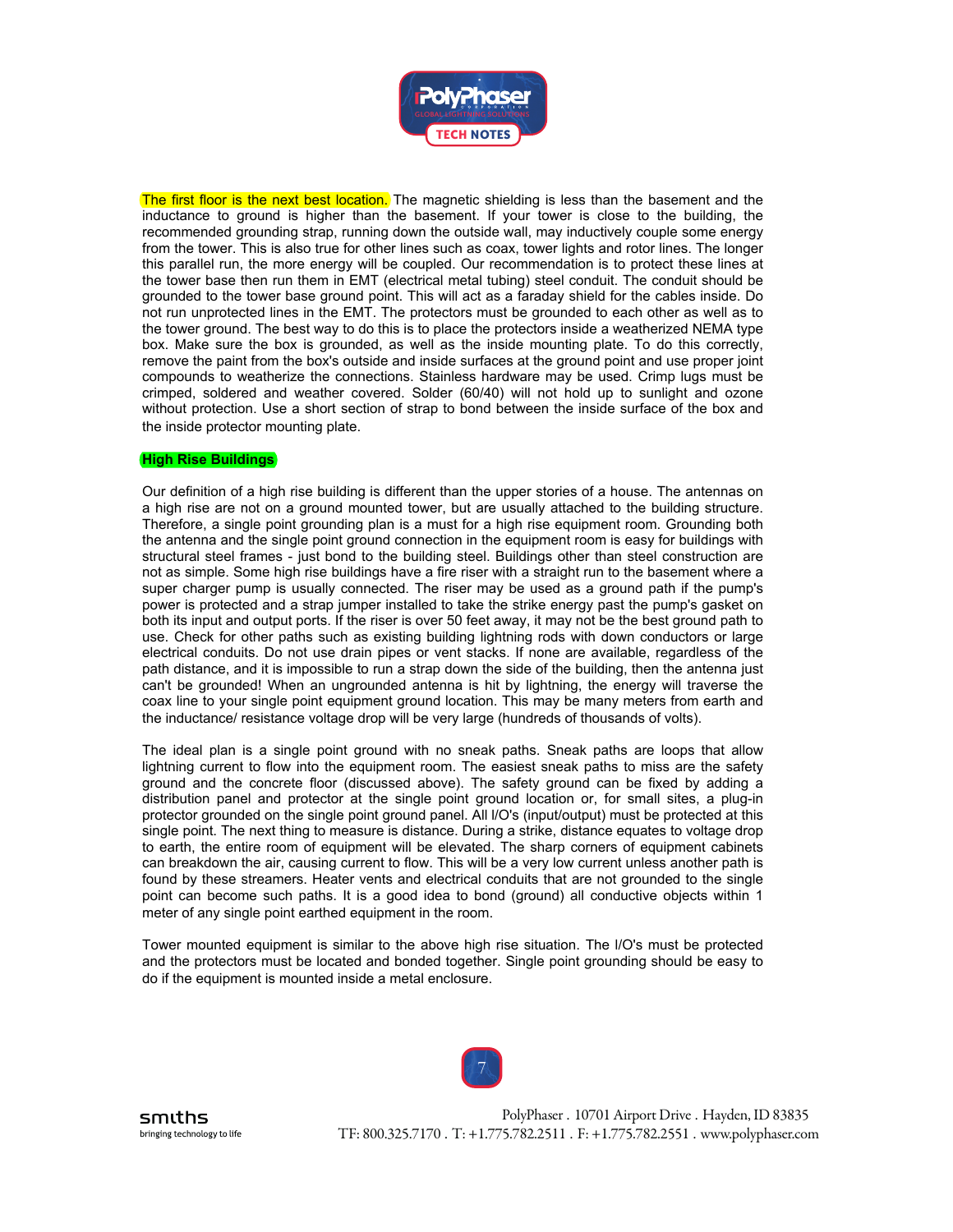

# **Antenna Support**

Ground mounted vertical antennas require the same type earthing for lightning protection. A vertical antenna's impedance is half of a dipole's. Don't stop short of a good ground plane. The better the ground plane for RF, the better the earthing for lightning. This is assuming that the RF ground plane is in the ground.

If you have a antenna tuner fed long wire and the pole is just supporting the antenna wire, it would be a good idea to have the grounded straps extend higher to intercept a strike or to divert energy to ground if the wire is struck. This can be done by either placing a high voltage gas tube between the long wire and the straps or by making an arc gap between the wire and the ground straps. A gas tube will not be adversely affected by temperature, humidity, pollution, or wind, while the air gap will be affected. It may be difficult to calculate the voltages present at the gas tube and it will change when switching bands. A rule of thumb is for about 7kV. An air gap would be about 0.175" at sea level with 50% humidity and grows larger with elevation/humidity. (Humid air is less dense)

Another gas tube or gap may be added closer to the antenna tuner. For dipole antennas with baluns, use the same gas tube technique. Place gas tubes around the balun. Place one across the balun at the dipole wires and one from each side of the balun to the ground straps. This will protect the balun from a strike to the dipole wires. The more strike energy you can divert to the ground before it reaches your equipment, the better off you and your equipment will be.

*Just a word to those who tell us that they are safe from lightning because they always disconnect the coax from their equipment.* When asked what they do with the disconnected line(s), they usually respond that it is placed on the floor. Now if you stop and think about the last few thousand feet that the lightning has jumped, you can see the fallacy of their thinking. In fact, they made it worse since arcing involves ignition temperature plasmas inside your house. True, the radio may still work, if it survives the house fire. Throwing the coax out the window is not a solution, especially if the coax has already entered the house from the antenna or the antenna is roof mounted without a ground path. Grounding switches will not last long with direct hits unless other good ground paths are provided. Grounding the antenna line and not disconnecting the coax shield can still allow strike energy to be shared with the equipment The shield connects to the chassis and if a single point ground is not present with power/telephone protectors, the equipment will be damaged.

# **Power/Telco entrance**

Full protection for a ham shack must cover not only strikes to your tower, but also hits from down (the road to utility lines.) By using single point grounding, your ham equipment will survive the hit to your tower. If the outside (tower/perimeter) ground has a low impedance at lightning frequencies, most of the strike energy will be dispersed into the ground and little energy will enter the shack. This is fine, but what if your ground has deteriorated over time or was never very good because of yard size?

The ground system can absorb only so much energy before it becomes saturated. In 90% of the strikes, a traffic jam of electrons will be coming down your tower. If they cannot spread out in a reasonable time frame, the back up pressure (voltage) will find or create another path. The ground system, if too small in area, will cause more energy to traverse the cables and other lines to the shack. The I/0 protectors can keep the voltage levels between the single point ground and the signal line(s) at survivable limits, but the energy is only diverted elsewhere. This could be the house phone lines and power lines.



smiths bringing technology to life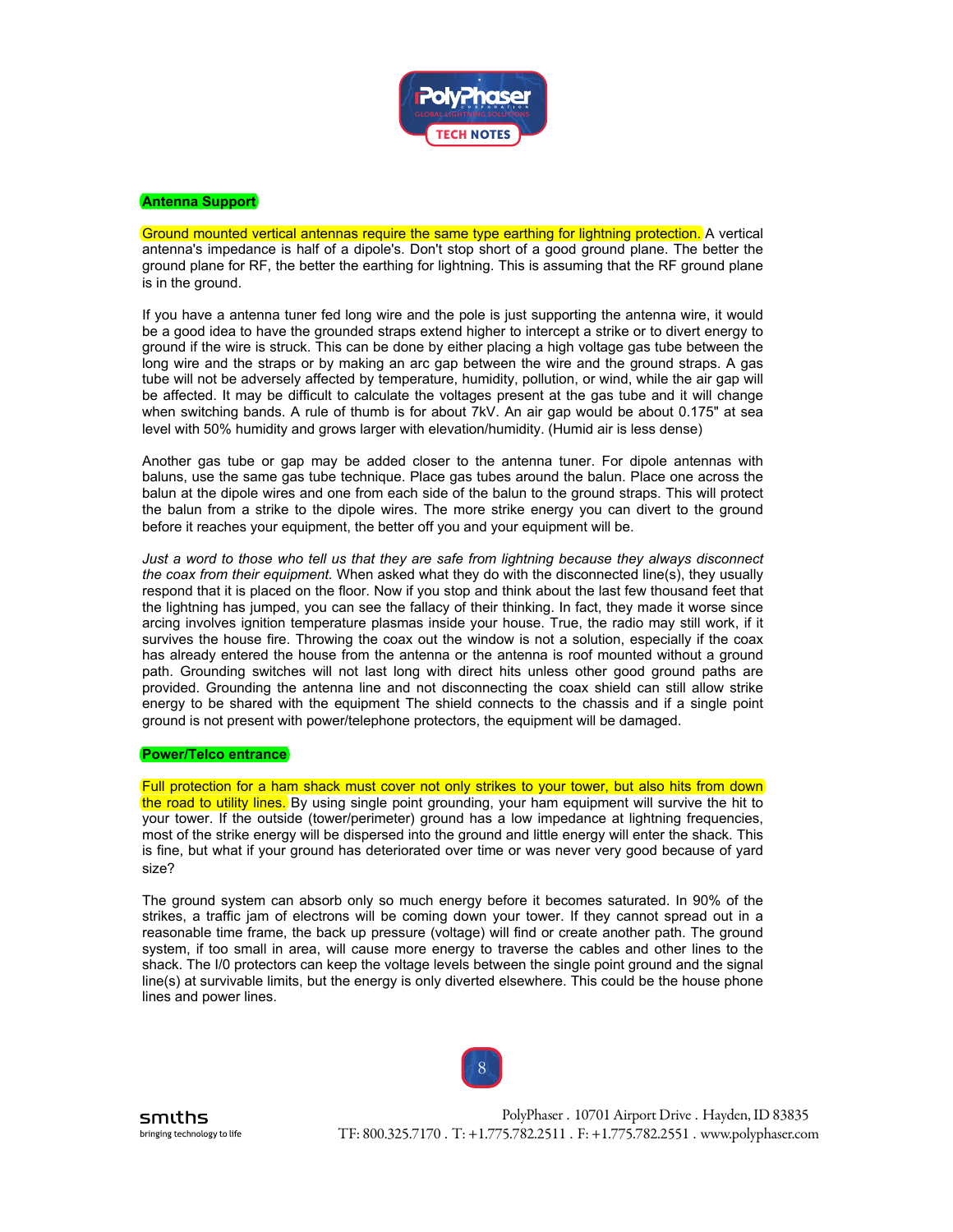

Other house appliances may be at risk. When the ground system is saturated, the energy is actually coming from the (utility) ground system and can go through your TV, for example, in an effort to leave the area by way of the cable TV drop. Satellite dishes will also have the same problem. The best way to protect the rest of the house is to provide protection at a single point. The easiest single point will be at the power and telephone entrance. The utility ground rod (which should have been already interconnected to your ground system) is used by both the power neutral and the telephone protector installed by the phone company. By placing a power mains protector and a secondary phone line protector at this location, the entire house will be protected. The cable TV or outside antenna coax should be rerouted and a good coaxial protector installed at this point. The cable company installed protector is usually just a grounding block earthing only the outside shield and does nothing to the center conductor energy that can have as much energy as the outside shield! As the ground system rises in potential from a strike, the protectors will take the ground system energy and place it on the power, telephone, and cable TV lines while keeping the voltages between earth and the active lines within the limits of equipment survival.

The utility ground rod for the house should have already been interconnected to your ground) system. What if this can't be done? If this is not done, the energy from the tower strike will traverse the house safety ground wires to this rod, causing problems. The reason to interconnect them in the ground using bare conductors was to reduce the inductance of the interconnecting path. It is true that the house wires are a parallel path and there is nothing we can do about it. If the interconnect path is better (lower inductance and resistance) the majority of the current will bypass the house wiring. The only alternative is to provide a copper strap path through the house. This may not be a sufficiently low inductance path and it will radiate to other wires/equipment inside the house.

The power and telephone feeds to your house can be either aerial or underground. Most people think underground is better from a lightning standpoint. Buried underground, it will not be hit directly, but if a nearby tree is hit, the amount of energy coupled through the conductive ground medium can be almost equal to a direct hit. By being underground, the shielding effect to the wires is not great. The buried depth does little when compared to the depth low frequency strike energy penetrates. When you consider the cost of underground utilities, these and the aesthetics must be weighed.

## **Ground System Materials**

Solid copper wire/strap and copper clad steel rods, makes copper the most commonly used earthing material. Your below grade ground system should be made with the same material throughout. Mixing of materials, like galvanized rods with bare copper radials, will create a battery action and the zinc of the galvanized rods will become sacrificial, dissolving into the soil. This leaves bare steel to rust and not provide an optimum connection to earth. (Note: when wet, rust can conduct, but not very well.) Using stainless rods in order to prevent corrosion will not provide the best conductivity. Since stainless wire will be required to interconnect the rods, the resistance of the system will increase. An all aluminum ground system should only be considered in very acid soil conditions and even then it should be chemically tested for other attacking soil compounds.

Joints between copper radials and copper clad rods should be made by exothermic welds or by using joint compounds in high compression clamps. Solder connections, even torched silver solder connections will not last as long as the above. An exothermic weld is created when a graphite mold around the connection is filled with copper oxide and aluminum powders. An additional starter powder ignites the exothermic process. The resultant molten copper is deposited into the lower mold cavity where it burns away any oxides and creates a larger fused connection. The larger cross sectional bond decreases the resistance and increases the surface area, reducing the inductance of the joint. Since the materials are all the same, the connection will last as long as the rest of the grounding material. (High pressure clamps provide a meshing of copper to copper)



smiths bringing technology to life